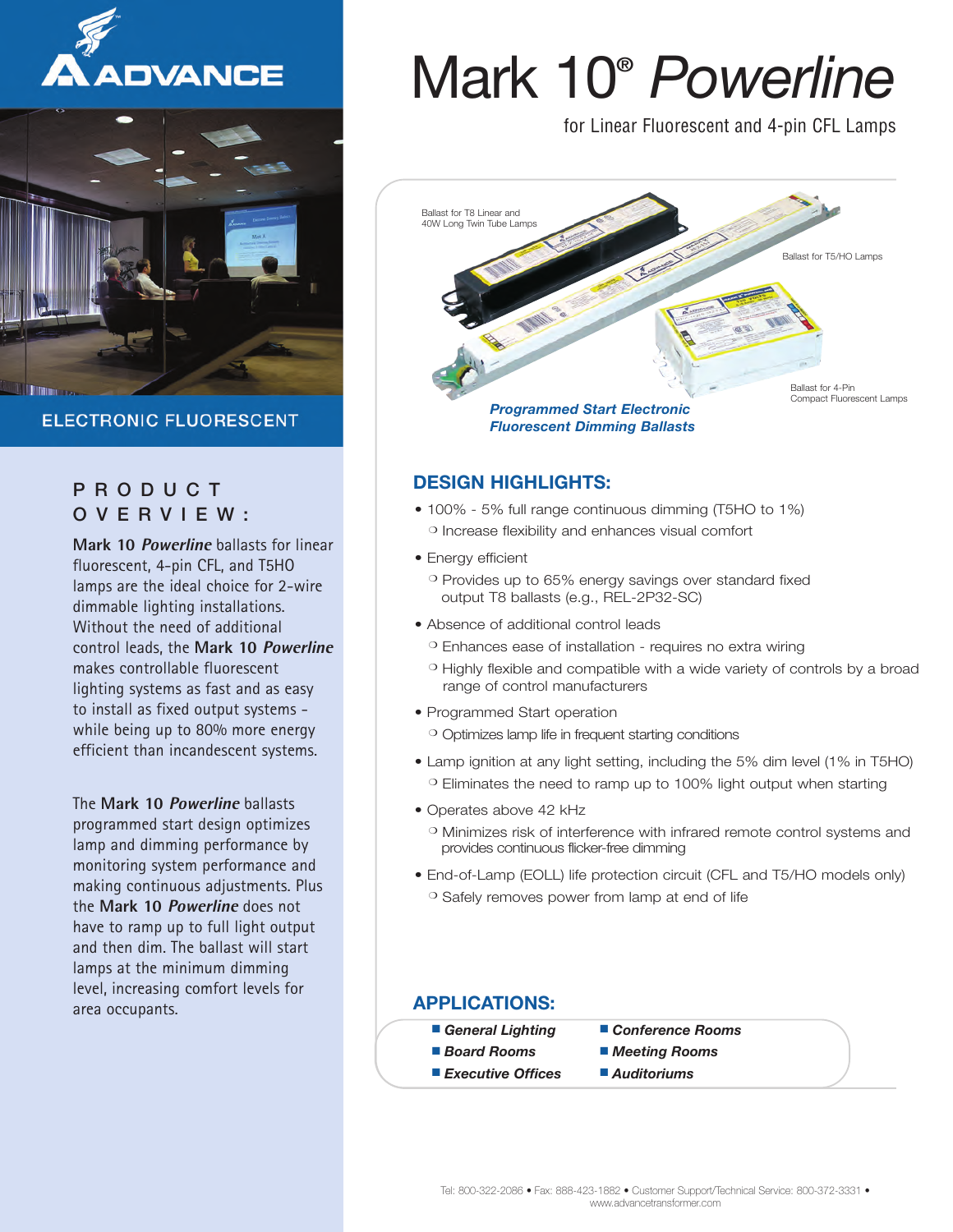### HIGH FREQUENCY ELECTRONIC BALLASTS

### **For 17 - 32W T8 Lamps**

|                      |                       |                                          | <b>Ballast</b><br><b>Family</b> | <b>Catalog Number</b> |                                                 | <b>Max/Min</b>                  |         | <b>Full Light Output</b>         | Min.                                                |      |                       |
|----------------------|-----------------------|------------------------------------------|---------------------------------|-----------------------|-------------------------------------------------|---------------------------------|---------|----------------------------------|-----------------------------------------------------|------|-----------------------|
| No. of<br>Lamps      | Input<br><b>Volts</b> | Lamp<br><b>Starting</b><br><b>Method</b> |                                 |                       | Input<br><b>Power</b><br><b>ANSI</b><br>(Watts) | <b>Ballast</b><br><b>Factor</b> | THD $%$ | Line<br><b>Current</b><br>(Amps) | <b>Starting</b><br>Temp.<br>$(^{\circ}F/^{\circ}C)$ | Dim. | <b>Wiring</b><br>Dia. |
|                      | F17T8, FB016T8 (17W)  |                                          |                                 |                       |                                                 |                                 |         |                                  |                                                     |      |                       |
| 1                    | 120                   |                                          |                                 | REZ-132-SC            | 24/7                                            |                                 | 10      | 0.20                             | 50/10                                               | B    | 152                   |
|                      | 277                   |                                          |                                 | <b>VEZ-132-SC</b>     |                                                 |                                 |         | 0.09                             |                                                     |      |                       |
| $\overline{2}$       | 120                   | PS                                       | Mark 10                         | REZ-2S32-SC           | 38/13                                           | 1.05/0.05                       |         | 0.32                             |                                                     |      | 153                   |
|                      | 277                   |                                          | Powerline                       | <b>VEZ-2S32-SC</b>    |                                                 |                                 |         | 0.14                             |                                                     |      |                       |
| 3                    | 120                   |                                          |                                 | REZ-3S32-SC           | 56/18                                           |                                 |         | 0.47                             |                                                     |      | 155                   |
|                      | 277                   |                                          |                                 | <b>VEZ-3S32-SC</b>    |                                                 |                                 |         | 0.21                             |                                                     |      |                       |
| F25T8, FB024T8 (25W) |                       |                                          |                                 |                       |                                                 |                                 |         |                                  |                                                     |      |                       |
| 1                    | 120                   |                                          | Mark 10<br>Powerline            | REZ-132-SC            | 30/7                                            |                                 |         | 0.26                             | 50/10                                               | R    | 152                   |
|                      | 277                   | PS                                       |                                 | <b>VEZ-132-SC</b>     |                                                 |                                 | 10      | 0.11                             |                                                     |      |                       |
| $\overline{2}$       | 120                   |                                          |                                 | REZ-2S32-SC           | 55/13                                           | 1.05/0.05                       |         | 0.46                             |                                                     |      | 153                   |
|                      | 277                   |                                          |                                 | <b>VEZ-2S32-SC</b>    |                                                 |                                 |         | 0.20                             |                                                     |      |                       |
| 3                    | 120                   |                                          |                                 | REZ-3S32-SC           | 79/19                                           |                                 |         | 0.66                             |                                                     |      | 155                   |
|                      | 277                   |                                          |                                 | <b>VEZ-3S32-SC</b>    |                                                 |                                 |         | 0.29                             |                                                     |      |                       |
|                      |                       |                                          | F32T8, FB031T8, F32T8/U6 (32W)  |                       |                                                 |                                 |         |                                  |                                                     |      |                       |
| 1                    | 120                   |                                          |                                 | REZ-132-SC            |                                                 |                                 |         | 0.29                             | 50/10                                               |      | 152                   |
|                      | 277                   |                                          |                                 | <b>VEZ-132-SC</b>     | 35/9                                            | 1.00/0.05                       | 10      | 0.13                             |                                                     |      |                       |
| $\overline{2}$       | 120                   | PS                                       | Mark 10                         | REZ-2S32-SC           | 68/15<br>102/20                                 |                                 |         | 0.57                             |                                                     | R    | 153                   |
|                      | 277                   |                                          | Powerline                       | <b>VEZ-2S32-SC</b>    |                                                 |                                 |         | 0.25                             |                                                     |      |                       |
| 3                    | 120                   |                                          |                                 | REZ-3S32-SC           |                                                 |                                 |         | 0.86                             |                                                     |      | 155                   |
|                      | 277                   |                                          |                                 | <b>VEZ-3S32-SC</b>    |                                                 |                                 |         | 0.37                             |                                                     |      |                       |

**For ballast dimensions and wiring diagrams see page 5**

### HIGH FREQUENCY ELECTRONIC BALLASTS

# **For 24 - 55W T5/HO Lamps**

|                 | <b>Input</b><br><b>Volts</b> | Lamp<br><b>Starting</b><br><b>Method</b> | <b>Ballast</b><br><b>Family</b> | <b>Catalog Number</b> |                                                 | Max/Min                         | <b>Full Light Output</b> |                                  | Min.                                                |      |                       |
|-----------------|------------------------------|------------------------------------------|---------------------------------|-----------------------|-------------------------------------------------|---------------------------------|--------------------------|----------------------------------|-----------------------------------------------------|------|-----------------------|
| No. of<br>Lamps |                              |                                          |                                 |                       | Input<br><b>Power</b><br><b>ANSI</b><br>(Watts) | <b>Ballast</b><br><b>Factor</b> | THD $%$                  | Line<br><b>Current</b><br>(Amps) | <b>Starting</b><br>Temp.<br>$(^{\circ}F/^{\circ}C)$ | Dim. | <b>Wiring</b><br>Dia. |
|                 | F24T5/H0 (24W)               |                                          |                                 |                       |                                                 |                                 |                          |                                  |                                                     |      |                       |
| $\overline{2}$  | 120-277<br>IntelliVolt       | PS                                       | Mark 10<br>Powerline            | IEZ-2S24-D            | 57/16                                           | 1.00/0.05                       | 10                       | $0.48 - 0.21$                    | 50/10                                               | D    | 153                   |
|                 | F54T5/H0 (54W)               |                                          |                                 |                       |                                                 |                                 |                          |                                  |                                                     |      |                       |
|                 | 120                          |                                          | Mark 10                         | <b>REZ-154</b>        | 63/13                                           |                                 |                          | 0.53                             | 50/10                                               | D    | 152                   |
|                 | 277                          | PS                                       |                                 | <b>VEZ-154</b>        |                                                 | 1.00/0.03                       | 10                       | 0.23                             |                                                     |      |                       |
| 2               | 120                          |                                          | Powerline                       | <b>REZ-2S54</b>       | 125/24                                          |                                 |                          | 1.05                             |                                                     |      | 153                   |
|                 | 277                          |                                          |                                 | <b>VEZ-2S54</b>       |                                                 |                                 |                          | 0.45                             |                                                     |      |                       |
|                 | FC12T5/H0 (55W)              |                                          |                                 |                       |                                                 |                                 |                          |                                  |                                                     |      |                       |
|                 | 120                          | PS                                       | Mark 10<br>Powerline            | <b>REZ-154</b>        | 59/13                                           | 0.90/0.03                       | 10                       | 0.50                             | 50/10                                               |      | 152                   |
|                 | 277                          |                                          |                                 | <b>VEZ-154</b>        |                                                 |                                 |                          | 0.22                             |                                                     | D    |                       |
|                 | 120                          |                                          |                                 | <b>REZ-2S54</b>       |                                                 |                                 |                          | 0.96                             |                                                     |      | 153                   |
| $\overline{2}$  | 277                          |                                          |                                 | <b>VEZ-2S54</b>       | 114/24                                          |                                 |                          | 0.42                             |                                                     |      |                       |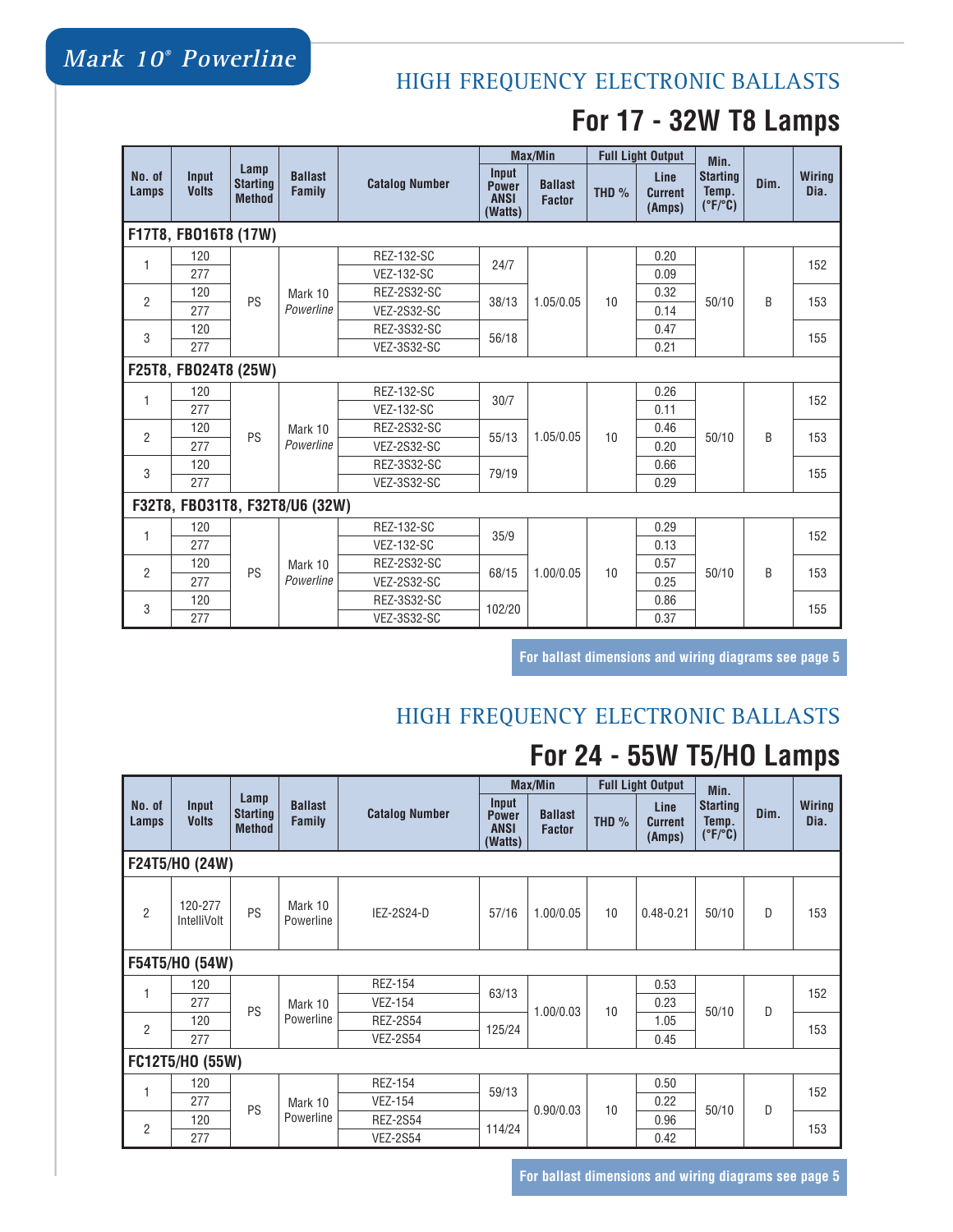### **For 18 - 70W T4 Lamps**

|                                                                                                                                                   | Input<br><b>Volts</b> | Lamp<br><b>Starting</b><br><b>Method</b> | <b>Ballast</b><br>Family | <b>Catalog Number</b>                                                   |                                                               | <b>Max/Min</b>                  | <b>Full Light Output</b> |                                  | Min.                                                |        |                       |  |
|---------------------------------------------------------------------------------------------------------------------------------------------------|-----------------------|------------------------------------------|--------------------------|-------------------------------------------------------------------------|---------------------------------------------------------------|---------------------------------|--------------------------|----------------------------------|-----------------------------------------------------|--------|-----------------------|--|
| No. of<br>Lamps                                                                                                                                   |                       |                                          |                          |                                                                         | Input<br><b>Power</b><br><b>ANSI</b><br>(Watts)               | <b>Ballast</b><br><b>Factor</b> | THD $%$                  | Line<br><b>Current</b><br>(Amps) | <b>Starting</b><br>Temp.<br>$(^{\circ}F/^{\circ}C)$ | Dim.   | <b>Wiring</b><br>Dia. |  |
| CFQ18W/G24q - 18W CFL Quad Tube Lamp (PL-C18W/4P, F18DBX/4P, CF18DD/E)<br>CFTR18W/GX24q - 18W CFL Triple Tube Lamp (PL-T18W, F18TBX/4P, CF18DT/E) |                       |                                          |                          |                                                                         |                                                               |                                 |                          |                                  |                                                     |        |                       |  |
| 1                                                                                                                                                 | 120                   |                                          |                          | REZ-1018-M2-BS<br>REZ-1018-M2-LD                                        | 22/7                                                          |                                 |                          | 0.18                             |                                                     |        |                       |  |
|                                                                                                                                                   | 277                   |                                          | Mark 10                  | VEZ-1018-M2-BS<br>VEZ-1Q18-M2-LD                                        |                                                               |                                 | 0.07                     |                                  |                                                     | 134    |                       |  |
| $\overline{2}$                                                                                                                                    | 120                   | PS                                       | Powerline                | REZ-2018-M2-BS<br>REZ-2018-M2-LD                                        | 43/14                                                         | 1.00/0.05                       | 10                       | 0.36                             | 50/10                                               | Size 2 | 132                   |  |
|                                                                                                                                                   | 277                   |                                          |                          | VEZ-2018-M2-BS<br>VEZ-2018-M2-LD                                        |                                                               |                                 |                          | 0.16                             |                                                     |        |                       |  |
| CFQ26W/G24q - 26W CFL Quad Tube Lamp (PL-C26W/4P, F26DBX/4P, CF26DD/E)<br>CFTR26W/GX24q - 26W CFL Triple Tube Lamp (PL-T26W, F26TBX/4P, CF26DT/E) |                       |                                          |                          |                                                                         |                                                               |                                 |                          |                                  |                                                     |        |                       |  |
|                                                                                                                                                   | 120                   |                                          |                          | REZ-1T42-M2-BS<br>REZ-1T42-M2-LD<br>REZ-1T42-M2-LD-K <sup>1</sup>       |                                                               |                                 |                          | 0.26                             | 50/10                                               | Size 2 |                       |  |
| 1                                                                                                                                                 | 277                   | PS                                       | Mark 10                  | VEZ-1T42-M2-BS<br>VEZ-1T42-M2-LD<br>VEZ-1T42-M2-LD-K <sup>@</sup>       | 31/8                                                          |                                 | 10                       | 0.11                             |                                                     |        | 134                   |  |
| $\overline{2}$                                                                                                                                    | 120                   |                                          | Powerline                | REZ-2026-M2-BS<br>REZ-2026-M2-LD<br>REZ-2026-M2-LD-K <sup>1</sup>       | 58/16                                                         | 1.00/0.05                       |                          | 0.48                             |                                                     |        | 132                   |  |
|                                                                                                                                                   | 277                   |                                          |                          | VEZ-2026-M2-BS<br>VEZ-2026-M2-LD<br>VEZ-2026-M2-LD-K <sup>1</sup>       |                                                               |                                 |                          | 0.21                             |                                                     |        |                       |  |
|                                                                                                                                                   |                       |                                          |                          | CFTR32W/GX24q - 32W CFL Triple Tube Lamp (PL-T32W, F32TBX/4P, CF32DT/E) |                                                               |                                 |                          |                                  |                                                     |        |                       |  |
| 1                                                                                                                                                 | 120                   | PS                                       |                          | REZ-1T42-M2-BS<br>REZ-1T42-M2-LD<br>REZ-1T42-M2-LD-K <sup>1</sup>       | 38/9                                                          |                                 |                          | 0.32                             |                                                     | Size 2 | 134                   |  |
|                                                                                                                                                   | 277                   |                                          |                          | Mark 10<br>Powerline                                                    | VEZ-1T42-M2-BS<br>VEZ-1T42-M2-LD<br><b>VEZ-1T42-M2-LD-K 1</b> |                                 | 1.00/0.05                | 10                               | 0.14                                                | 50/10  |                       |  |
|                                                                                                                                                   | 120                   |                                          |                          | REZ-2T42-M3-BS<br>REZ-2T42-M3-LD                                        |                                                               |                                 |                          | 0.64                             |                                                     | Size 3 | 132                   |  |
| 2                                                                                                                                                 | 277                   |                                          |                          | VEZ-2T42-M3-BS<br>VEZ-2T42-M3-LD                                        | 76/20                                                         |                                 |                          | 0.28                             |                                                     |        |                       |  |
|                                                                                                                                                   |                       |                                          |                          | CFTR42W/GX24q - 42W CFL Triple Tube Lamp (PL-T42W, F42TBX/4P, CF42DT/E) |                                                               |                                 |                          |                                  |                                                     |        |                       |  |
| 1                                                                                                                                                 | 120                   |                                          |                          | REZ-1T42-M2-BS<br>REZ-1T42-M2-LD<br>REZ-1T42-M2-LD-K <sup>®</sup>       | 49/10                                                         |                                 |                          | 0.41                             |                                                     |        | 134                   |  |
|                                                                                                                                                   | 277                   | PS                                       | Mark 10<br>Powerline     | VEZ-1T42-M2-BS<br>VEZ-1T42-M2-LD<br>VEZ-1T42-M2-LD-K <sup>@</sup>       |                                                               | 1.00/0.05                       | 10                       | 0.18                             | 50/10                                               | Size 2 |                       |  |
|                                                                                                                                                   | 120                   |                                          |                          | REZ-2T42-M3-BS<br>REZ-2T42-M3-LD                                        |                                                               |                                 |                          | 0.82                             |                                                     | Size 3 |                       |  |
| $\overline{2}$                                                                                                                                    | 277                   |                                          |                          | VEZ-2T42-M3-BS<br>VEZ-2T42-M3-LD                                        | 98/20                                                         |                                 |                          | 0.36                             |                                                     |        | 132                   |  |
|                                                                                                                                                   |                       |                                          |                          | CFTR57W/GX24q - 57W CFL Triple Tube Lamp (PL-T57W, F57QBX/4P, CF57DT/E) |                                                               |                                 |                          |                                  |                                                     |        |                       |  |
| 1                                                                                                                                                 | 120                   | PS                                       | Mark 10                  | REZ-2T42-M3-BS<br>REZ-2T42-M3-LD                                        | 66/18                                                         | 1.00/0.05                       | 10                       | 0.55                             | 50/10                                               | Size 3 | 134                   |  |
|                                                                                                                                                   | 277                   |                                          | Powerline                | VEZ-2T42-M3-BS<br>VEZ-2T42-M3-LD                                        |                                                               |                                 |                          | 0.24                             |                                                     |        |                       |  |
|                                                                                                                                                   |                       |                                          |                          | CFTR70W/GX24q - 70W CFL Triple Tube Lamp (F70QBX/4P, CF70DT/E)          |                                                               |                                 |                          |                                  |                                                     |        |                       |  |
| 1                                                                                                                                                 | 120                   | PS                                       | Mark 10<br>Powerline     | REZ-2T42-M3-BS<br>REZ-2T42-M3-LD<br>VEZ-2T42-M3-BS                      | 80/18                                                         | 1.00/0.05                       | 10                       | 0.67                             | 50/10                                               | Size 3 | 134                   |  |
|                                                                                                                                                   | 277                   |                                          |                          | VEZ-2T42-M3-LD                                                          |                                                               |                                 |                          | 0.29                             |                                                     |        |                       |  |

**Note: ❿ Replacement/Retrofit Ballast Kits** indicated by **Bold Type** with suffix **-K** are available to distributors. Refer to page1-24 for details.

Some lamp manufacturers recommend burning in new lamps 100 hours at full light output before dimming. Consult lamp manufacturer.

Ballasts utilizing poke-in connectors can accept wire gauges from AWG 16 - 20.

**For ballast dimensions and wiring diagrams see page 5**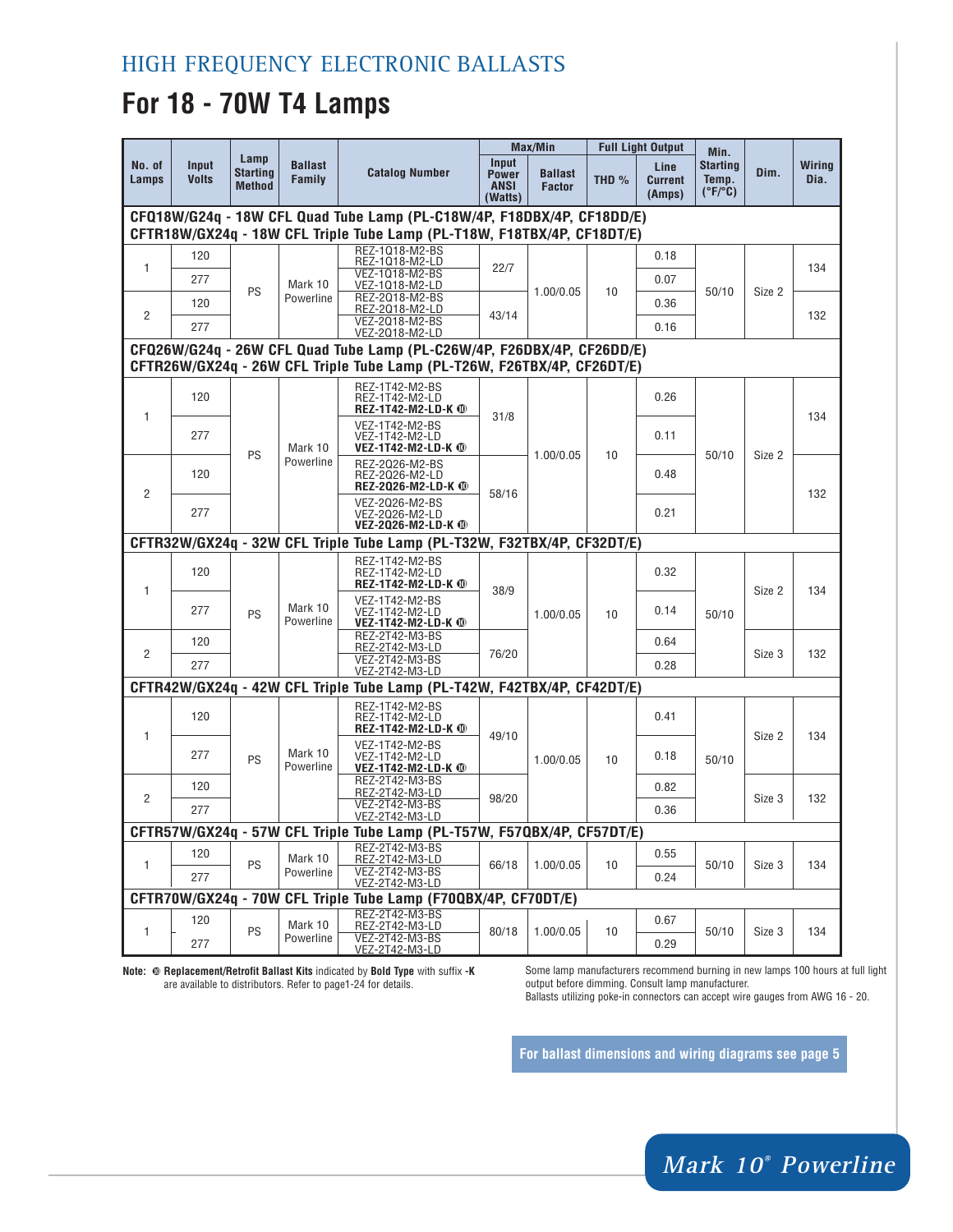# **Mark 10® Powerline**

# HIGH FREQUENCY ELECTRONIC BALLASTS **For 24 - 55W FT5 Lamps**

|                                                                      |                        | Lamp<br><b>Starting</b><br><b>Method</b> | <b>Ballast</b><br><b>Family</b>     | <b>Catalog Number</b>                                               |                                                 | <b>Max/Min</b>                  |         | <b>Full Light Output</b>         | Min.                              |      |                       |  |
|----------------------------------------------------------------------|------------------------|------------------------------------------|-------------------------------------|---------------------------------------------------------------------|-------------------------------------------------|---------------------------------|---------|----------------------------------|-----------------------------------|------|-----------------------|--|
| No. of<br>Lamps                                                      | Input<br><b>Volts</b>  |                                          |                                     |                                                                     | Input<br><b>Power</b><br><b>ANSI</b><br>(Watts) | <b>Ballast</b><br><b>Factor</b> | THD $%$ | Line<br><b>Current</b><br>(Amps) | <b>Starting</b><br>Temp.<br>(F/C) | Dim. | <b>Wiring</b><br>Dia. |  |
| FT24W/2G11 - 24/27WW Long Twin Tube Lamp (PL-L24W, F27BX/RS, FT24DL) |                        |                                          |                                     |                                                                     |                                                 |                                 |         |                                  |                                   |      |                       |  |
| $\overline{2}$                                                       | 120-277<br>IntelliVolt | PS                                       | Mark 10<br>Powerline                | IEZ-2S24-D                                                          | 57/16                                           | 1.00/0.05                       | 10      | $0.48 - 0.21$                    | 50/10                             | D    | 132                   |  |
| FT36W/2G11 - 36/39W Long Twin Tube Lamp (PL-L36W, F39BX/RS, FT36DL)  |                        |                                          |                                     |                                                                     |                                                 |                                 |         |                                  |                                   |      |                       |  |
| 1                                                                    | 120                    |                                          | Mark 10                             | REZ-1TTS40-SC                                                       | 38/9                                            |                                 | 10      | 0.32                             | 50/10                             | B    | 134                   |  |
|                                                                      | 277                    | PS                                       |                                     | VEZ-1TTS40-SC                                                       |                                                 | 1.00/0.05                       |         | 0.14                             |                                   |      |                       |  |
| $\overline{2}$                                                       | 120                    |                                          | Powerline                           | REZ-2TTS40-SC                                                       | 75/16                                           |                                 |         | 0.64                             |                                   |      | 132                   |  |
|                                                                      | 277                    |                                          |                                     | VEZ-2TTS40-SC                                                       |                                                 |                                 |         | 0.27                             |                                   |      |                       |  |
|                                                                      |                        |                                          |                                     | FT40W/2G11/RS - 40W Long Twin Tube Lamp (PL-L40W, F40BX, FT40DL/RS) |                                                 |                                 |         |                                  |                                   |      |                       |  |
| 1                                                                    | 120                    |                                          |                                     | REZ-1TTS40-SC                                                       | 41/10                                           | 1.00/0.05                       | 10      | 0.32                             |                                   | B    | 134                   |  |
|                                                                      | 277                    | PS                                       | Mark 10                             | VEZ-1TTS40-SC                                                       |                                                 |                                 |         | 0.15                             | 50/10                             |      |                       |  |
| $\overline{2}$                                                       | 120                    |                                          | Powerline<br>REZ-2TTS40-SC<br>80/17 |                                                                     |                                                 | 0.68                            |         |                                  | 132                               |      |                       |  |
|                                                                      | 277                    |                                          |                                     | VEZ-2TTS40-SC                                                       |                                                 |                                 |         | 0.30                             |                                   |      |                       |  |
| FT55W/2G11 - 55W Long Twin Tube Lamp (PL-L55W, F55BX, FT55DL)        |                        |                                          |                                     |                                                                     |                                                 |                                 |         |                                  |                                   |      |                       |  |
| 1                                                                    | 120                    |                                          |                                     | <b>REZ-154</b>                                                      | 59/13                                           |                                 | 10      | 0.50                             |                                   |      | 134                   |  |
|                                                                      | 277                    | PS                                       | Mark 10                             | <b>VEZ-154</b>                                                      |                                                 | 0.90/0.05                       |         | 0.22                             | 50/10                             | D    |                       |  |
| $\overline{2}$                                                       | 120                    |                                          | Powerline                           | <b>REZ-2S54</b>                                                     | 114/24                                          |                                 |         | 0.96                             |                                   |      | 132                   |  |
|                                                                      | 277                    |                                          |                                     | <b>VEZ-2S54</b>                                                     |                                                 |                                 |         | 0.42                             |                                   |      |                       |  |

Burn in new lamps 100 hours at full light before dimming.

Ballasts utilizing poke-in connectors can accept wire gauge AWG 16-20. **For ballast dimensions and wiring diagrams see page 5**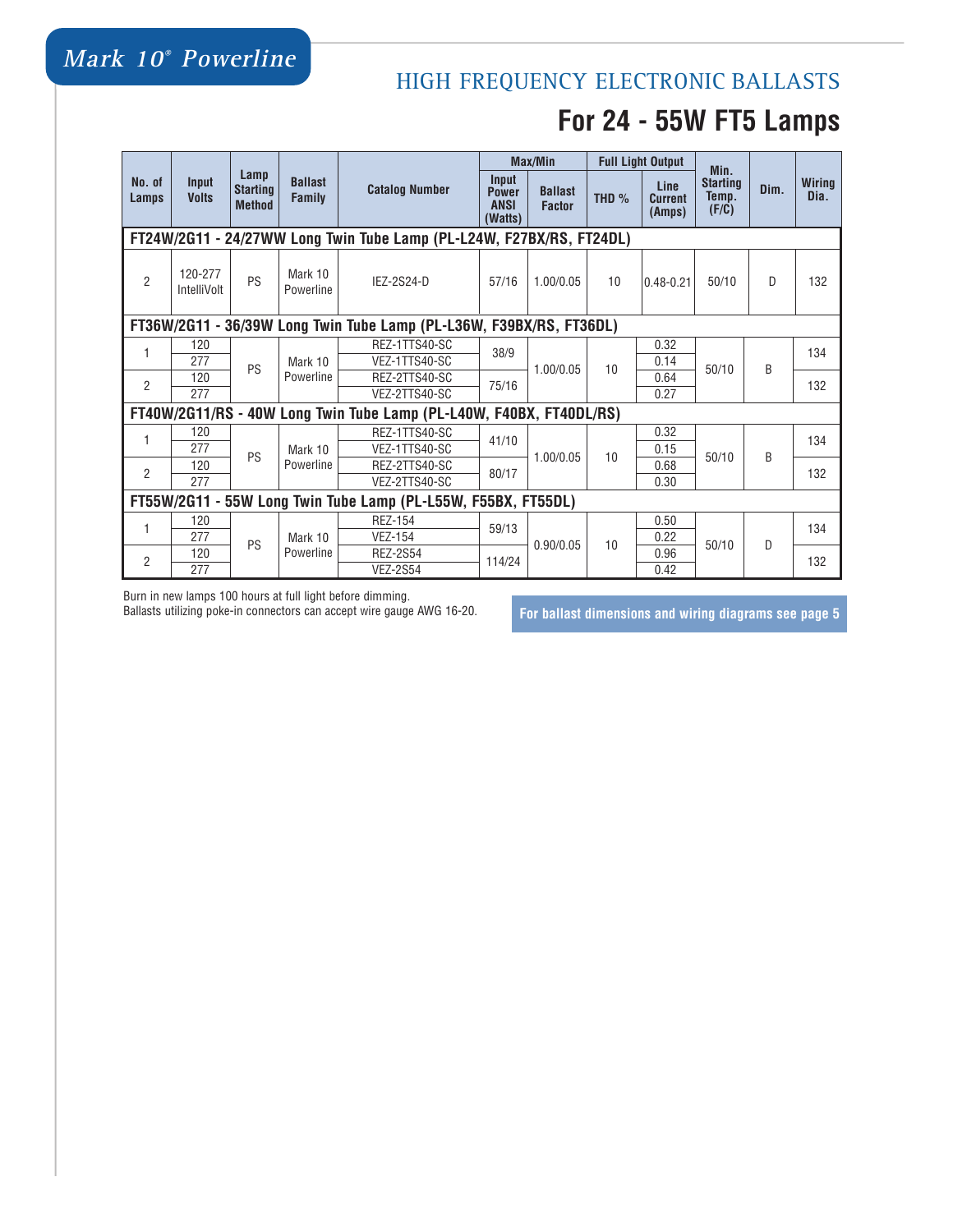

**Mark 10® Powerline**